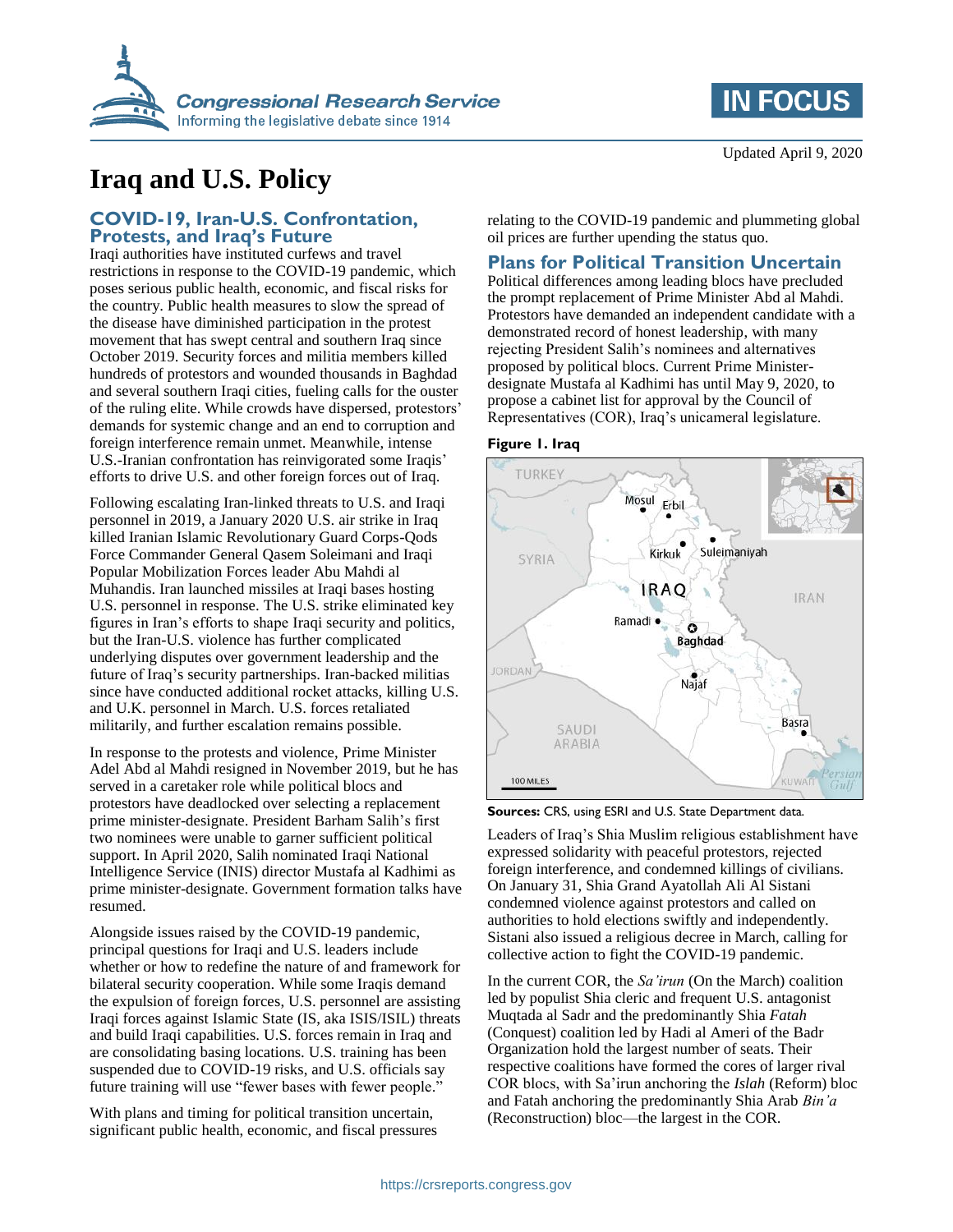Sadr's supporters staged a mass protest demanding the withdrawal of foreign forces in January 2020. They have alternately extended and withdrawn support from other protestors. Fatah includes individuals formerly associated with Shia Popular Mobilization Forces (PMF) units and other militias with ties to Iran. A July 2019 prime ministerial decree ordered the PMF to comply with a 2016 law calling for PMF consolidation under state command structures. Implementation remains incomplete.

Iraq last held national elections in May 2018 for the 328 seat COR. In October 2018, a pan-ethnic and pan-sectarian coalition of interest groups agreed to support the Abd al Mahdi government, though differences over policy and leadership extended cabinet approval into 2019 and delayed progress on several key issues relevant to protestors. As protests intensified in late 2019, the COR adopted a new election law that would replace Iraq's list-based system with an individual candidate- and district-based system; implementation could require authorities to administer a controversial census amid continuing unrest, security disruptions, and unprecedented public health challenges.

Early elections under a revamped system could introduce new political leadership, but fiscal pressures, political rivalries, and the limited capacity of some state institutions may present lasting hurdles to reform. Whether or not leaders implement reforms in response to protestors' demands, the Islamic State threat, security force management, reconstruction needs, demographic pressures, COVID-19, and lower oil prices will present continuing challenges. Security has improved since 2017, but thousands of IS fighters in Iraq and Syria are still active. Nearly 1.4 million Iraqis remain internally displaced and many more are in need of various forms of assistance.

#### **Views from the Kurdistan Region**

Leaders of Iraq's federal Kurdistan Regional Government (KRG) have recognized protestors' concerns and criticized repressive violence, while convening to unify positions on proposed reforms that some Kurds fear could undermine the Kurdistan region's rights under Iraq's constitution. The two largest Kurdish parties, the Erbil-based Kurdistan Democratic Party (KDP) and the Suleimaniyah-based Patriotic Union of Kurdistan (PUK), hold significant numbers of COR seats and won the most seats in the KRG's September 2018 election. KDP leader Masrour Barzani serves as KRG Prime Minister. His cousin Nechirvan Barzani is KRG President. The KRG has instituted curfews and closures to mitigate COVID-19 risks. KRG leaders have discussed several oil export and budget issues with Baghdad but differences remain to be resolved.

#### **COVID-19 and Fiscal Pressure**

With neighboring Iran hard-hit by COVID-19 and links between the two countries diverse and deep, Iraq has faced a multifaceted challenge in containing the spread of the virus. Iraq's public and private health systems have significant shortcomings and limited capacity, amplifying risks. Iraq has approximately .8 physicians and 1.3 hospital beds per 1,000 people (below the global average of 1.5 and 2.7, respectively), according to World Bank statistics.

In parallel, oil prices have dropped precipitously as global economic demand shrinks and as Organization of the

Petroleum Exporting Countries (OPEC) and non-OPEC countries (OPEC+), including Russia, have debated output levels. Iraq's draft 2020 budget assumed an oil export price of \$56 per barrel. Projections vary, but it appears likely that Iraq will need to draw on reserves, cut salaries, limit benefits, and/or borrow to meet salary and budget needs. Already-low levels of state investment will likely decline, including in sectors where failures have fueled protests.

#### **Partnership with the United States**

Since 2017, the Trump Administration has sought to promote Iraqi unity and stability, prevent an IS resurgence, and limit Iranian influence in Iraq. Iraqi protestors' calls for improved governance, reliable local services, more trustworthy and capable security forces, and greater economic opportunity broadly correspond to stated U.S. goals. U.S. officials have advocated for Iraqi protestors' rights to demonstrate and express themselves freely, while urging Iraqi leaders to respond seriously to protestors' demands and to avoid attacks against unarmed protestors. In April 2020, Secretary of State Michael Pompeo proposed that U.S. and Iraqi officials engage in a high-level dialogue in June 2020 to discuss "all strategic issues ... including the future presence of the United States forces ... and how best to support an independent and sovereign Iraq."

"A leader who is put forward, who's prepared to engage in the reforms, that will build out a sovereign, independent Iraq on behalf of the Iraqi people and move away from the old sectarian model that ended up with terror and corruption—any leader that's put forward that will do that, the United States is happy to support. That's the gold standard; it's what we need. It's what, frankly, the Iraqi people need."

#### Secretary of State Michael Pompeo – April 7, 2020

The United States provides foreign aid and security assistance to Iraq in support of Iraqi counter-IS operations, security force development, de-mining, public financial management reform, U.N.-coordinated stabilization, and other objectives. More than \$365 million in U.S. stabilization aid has flowed to liberated areas of Iraq since 2016, including funds to aid religious and ethnic minority communities. The United States is the top humanitarian funding donor for Iraq and has provided more than \$2.7 billion in humanitarian aid for Iraq programs since 2014.

U.S. military personnel have consolidated their basing in Iraq and have deployed new missile defenses. They remain in Iraq pursuant to a 2014 exchange of diplomatic notes under the 2008 bilateral Strategic Framework Agreement. Congress has authorized U.S. train and equip programs for Iraq through December 2020, including aid to KRG forces, and has appropriated defense funds for the train and equip programs through September 2021. Since 2014, Congress has appropriated more than \$6.5 billion for train and equip programs for Iraqis. The FY2020 National Defense Authorization Act (P.L. 116-92) limits the availability of 50% of FY2020 train and equip funding until the Administration submits assessments and plans, including for "a plan for normalizing assistance ... beginning in fiscal year 2020." The act states training programs may "only be exercised in consultation with" Iraq's government.